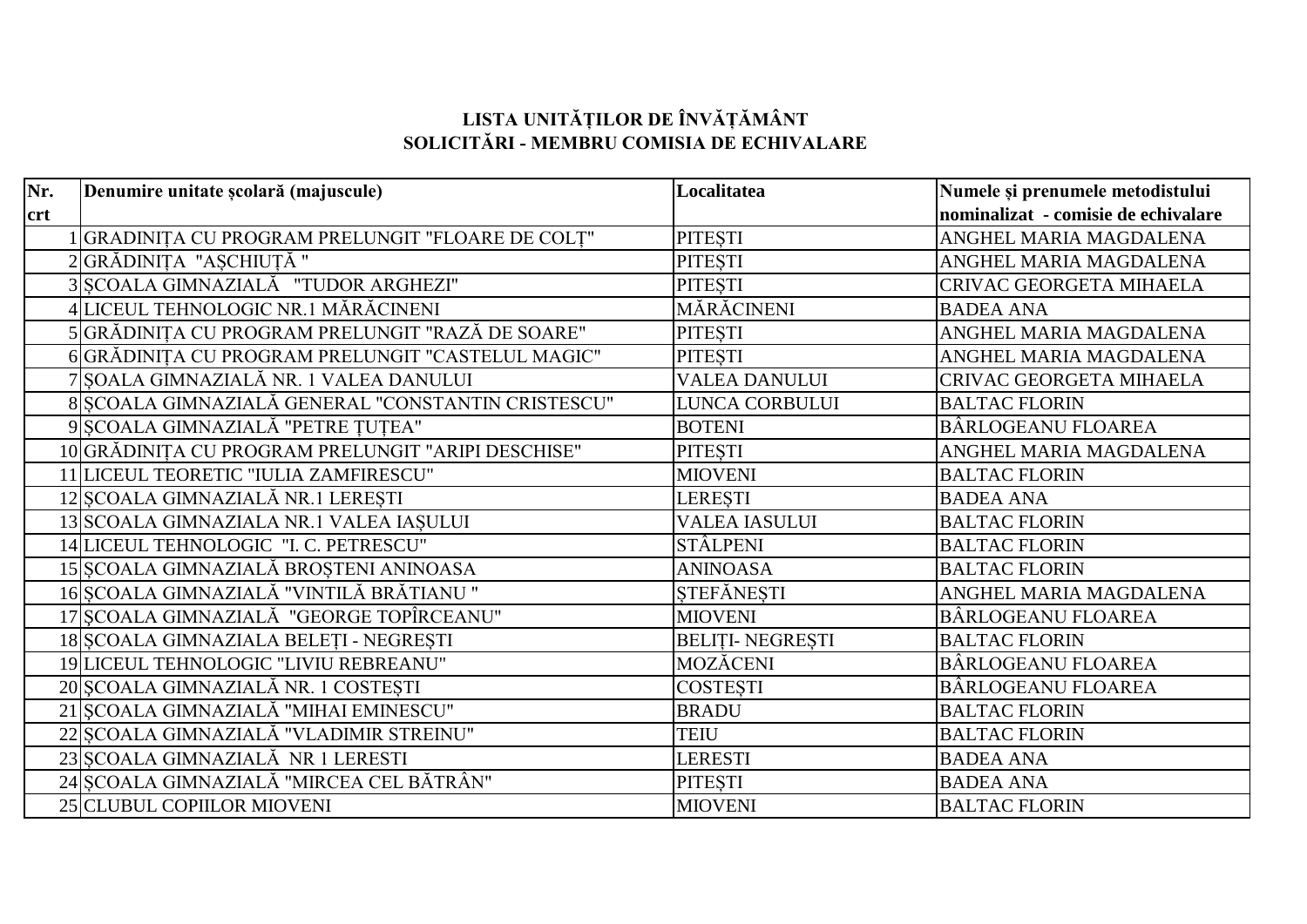| 26 SCOALA GIMNAZIALĂ NR.1 MICEȘTI                       | <b>MICESTI</b>            | <b>BADEA ANA</b>               |
|---------------------------------------------------------|---------------------------|--------------------------------|
| 27 SCOALA GIMNAZIALĂ "ELENA DAVILA PERTICARI "          | <b>IZVORU</b>             | BÂRLOGEANU FLOAREA             |
| 28 COLEGIUL NATIONAL I "PEDAGOGIC "CAROL I"             | CÂMPULUNG MUSCEL          | ANGHEL MARIA MAGDALENA         |
| 29 SCOALA GIMNAZIALĂ "MATEI BASARAB"                    | <b>PITESTI</b>            | BÂRLOGEANU FLOAREA             |
| 30 SEMINARUL TEOLOGIC ORTODOX "NEAGOE-VODĂ BASARAB"     | <b>CURTEA DE ARGES</b>    | <b>BADEA ANA</b>               |
| 31 ȘCOALA GIMNAZIALĂ "MARIN PREDA"                      | <b>PITESTI</b>            | <b>BADEA ANA</b>               |
| 32 SCOALA GIMNAZIALĂ BABANA                             | <b>BĂBANA</b>             | <b>BALTAC FLORIN</b>           |
| 33 SCOALA GIMNAZIALĂ "MIRCEA GHIȚULESCU"                | <b>CUCA</b>               | <b>BADEA ANA</b>               |
| 34 ȘCOALA GIMNAZIALĂ "ILIE STĂNCULESCU"                 | RÂCA                      | <b>BALTAC FLORIN</b>           |
| 35 GRĂDINITA CU PROGRAM NORMAL "FLORILE SOARELUI"       | <b>MIOVENI</b>            | ANGHEL MARIA MAGDALENA         |
| 36 SCOALA GIMNAZIALĂ "VIRGIL CALOTESCU"                 | <b>BASCOV</b>             | ANGHEL MARIA MAGDALENA         |
| 37 LICEUL TEHNOLOGIC CONSTRUCȚII DE MAȘINI MIOVENI      | <b>MIOVENI</b>            | <b>BADEA ANA</b>               |
| 38 SCOALA GIMNAZIALA VRĂNEȘTI                           | CĂLINEȘTI                 | <b>BALTAC FLORIN</b>           |
| 39 SCOALA GIMNAZIALĂ DÂRMĂNEȘTI                         | DÂRMĂNEȘTI                | <b>CRIVAC GEORGETA MIHAELA</b> |
| 40 ȘCOALA GIMNAZIALĂ MERIȘANI                           | <b>MERISANI</b>           | BÂRLOGEANU FLOAREA             |
| 41 ȘCOALA GIMNAZIALĂ NR. 1 ALBEȘTII DE MUSCEL           | <b>ALBESTII DE MUSCEL</b> | CRIVAC GEORGETA MIHAELA        |
| 42 ȘCOALA GIMNAZIALĂ "TRAIAN"                           | <b>PITESTI</b>            | <b>BALTAC FLORIN</b>           |
| 43 SCOALA GIMNAZIALA NR.1 CETĂTENI                      | <b>CETĂTENI</b>           | <b>CRIVAC GEORGETA MIHAELA</b> |
| 44 GRADINITA CU PROGRAM PRELUNGIT "TIC-PITIC"           | <b>MIOVENI</b>            | ANGHEL MARIA MAGDALENA         |
| 45 LICEUL TEHNOLOGIC "REGELE MIHAI I"                   | <b>CURTEA DE ARGES</b>    | <b>BADEA ANA</b>               |
| 46 LICEUL TEHNOLOGIC "CONSTANTIN BRÂNCUȘI"              | <b>PITESTI</b>            | <b>BALTAC FLORIN</b>           |
| 47 CJRAE ARGES                                          | PITEȘTI                   | <b>BADEA ANA</b>               |
| 48 ȘCOALA GIMNAZIALĂ "ILIE STOENESCU"                   | <b>BOTESTI</b>            | <b>BALTAC FLORIN</b>           |
| 49 COLEGIUL NAȚIONAL "DINICU GOLESCU"                   | CÂMPULUNG                 | <b>BALTAC FLORIN</b>           |
| 50 SCOALA GIMNAZIALĂ "GEORGE MARINESCU"                 | DRĂGANU                   | <b>BALTAC FLORIN</b>           |
| 51 ȘCOALA GIMNAZIALĂ "VICTOR ȚÎRCOVNICU"                | <b>POPESTI</b>            | <b>BALTAC FLORIN</b>           |
| 52 SCOALA GIMNAZIALA "CONSTANTIN BRÂNCOVEANU"           | <b>STEFĂNESTI</b>         | ANGHEL MARIA MAGDALENA         |
| 53 CENTRUL ȘCOLAR DE EDUCAȚIE INCLUZIVĂ "SFÂNTA MARINA" | <b>CURTEA DE ARGES</b>    | CRIVAC GEORGETA MIHAELA        |
|                                                         |                           |                                |
| 54 SCOALA GIMNAZIALĂ "ALEXANDRU DAVILA"                 | <b>PITESTI</b>            | BÂRLOGEANU FLOAREA             |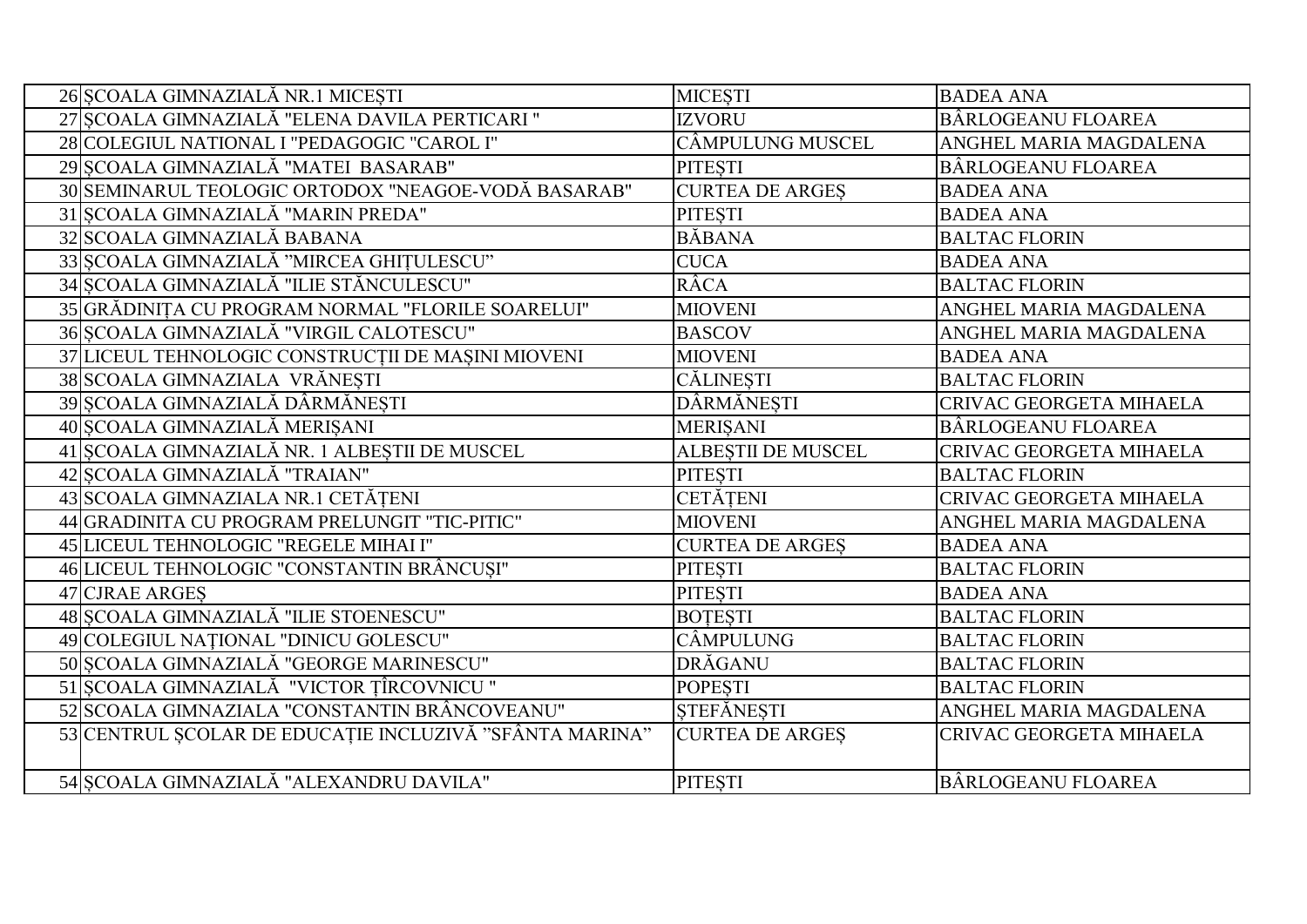| 55 CENTRUL ȘCOLAR DE EFUCAȚIE INCLUZIVĂ "SFÂNTUL NICOLAE" CÂMPULUNG     | <b>CRIVAC GEORGETA MIHAELA</b> |
|-------------------------------------------------------------------------|--------------------------------|
| 56 SCOALA GIMNAZIALA NR. 1 CIOFRÂNGENI<br><b>CIOFRANGENI</b>            | <b>CRIVAC GEORGETA MIHAELA</b> |
| 57 SCOALA GIMNAZIALĂ "ION PILLAT"<br><b>PITESTI</b>                     | <b>BADEA ANA</b>               |
| 58 GRADINIȚA CU PROGRAM PRELUNGIT "SFÂNTUL NICOLAE"<br>CÂMPULUNG        | ANGHEL MARIA MAGDALENA         |
| 59 SCOALA GIMNAZIALĂ COTMEANA<br><b>COTMEANA</b>                        | CRIVAC GEORGETA MIHAELA        |
| 60 ȘCOALA GIMNAZIALĂ "ȘTEFAN CEL MARE"<br><b>STEFAN CEL MARE</b>        | BÂRLOGEANU FLOAREA             |
| 61 ȘCOALA GIMNAZIALĂ ALBEȘTII DE ARGEȘ<br><b>ALBESTII DE ARGES</b>      | CRIVAC GEORGETA MIHAELA        |
| 62 CLUBUL COPIILOR COSTESTI<br><b>COSTESTI</b>                          | <b>BALTAC FLORIN</b>           |
| 63 GRADINIȚA CU PROGRAM PRELUNGIT "CĂSUȚA POVEȘTILOR"<br><b>PITESTI</b> | ANGHEL MARIA MAGDALENA         |
| 64 COLEGIUL ECONOMIC "MARIA TEIULEANU"<br><b>PITESTI</b>                | CRIVAC GEORGETA MIHAELA        |
| 65 ȘCOALA GIMNAZIALĂ "TUDOR VLADIMIRESCU"<br><b>PITESTI</b>             | <b>BADEA ANA</b>               |
| 66 SCOALA GIMNAZIALĂ GALESU<br><b>BRADULET</b>                          | <b>BALTAC FLORIN</b>           |
| 67 LICEUL TEHNOLOGIC "DACIA"<br><b>PITESTI</b>                          | <b>BADEA ANA</b>               |
| CÂMPULUNG<br>68 COLEGIUL TEHNIC CÂMPULUNG                               | <b>BADEA ANA</b>               |
| 69 SCOALA GIMNAZIALĂ "PETRE TUDOSE"<br><b>MĂLURENI</b>                  | CRIVAC GEORGETA MIHAELA        |
| 70 ȘCOALA GIMNAZIALĂ "PROF. EMIL NEGOIȚĂ "<br><b>MIROȘI</b>             | <b>BALTAC FLORIN</b>           |
| 71 SCOALA GIMNAZIALĂ NR. 1 SCHITU GOLESTI<br><b>SCHITU GOLESTI</b>      | BÂRLOGEANU FLOAREA             |
| 72 LICEUL DE ARTE "DINU LIPATTI"<br>PITEȘTI                             | <b>BADEA ANA</b>               |
| 73 SCOALA GIMNAZIALĂ HÂRSEȘTI<br>HÂRSESTI                               | <b>BALTAC FLORIN</b>           |
| 74 ȘCOALA GENERALĂ "TUDOR MUȘATESCU "<br><b>PITESTI</b>                 | <b>BALTAC FLORIN</b>           |
| 75 COLEGIUL NAȚIONAL "VLAICU VODĂ"<br><b>CURTEA DE ARGES</b>            | ANGHEL MARIA MAGDALENA         |
| 76 ȘCOALA GIMNAZIALĂ "NEGRU VODĂ"<br><b>PITESTI</b>                     | <b>BALTAC FLORIN</b>           |
| 77 SCOALA GIMNAZIALA "MIRCEA CEL BĂTRÂN"<br><b>CURTEA DE ARGES</b>      | <b>BADEA ANA</b>               |
| 78 ȘCOALA GIMNAZIALĂ CĂTEASCA<br>CĂTEASCA                               | <b>BALTAC FLORIN</b>           |
| 79 LICEUL TEHNOLOGIC "ASTRA"<br><b>PITESTI</b>                          | <b>BADEA ANA</b>               |
| 80 SCOALA GIMNAZIALĂ " NICOLAE SIMONIDE "<br><b>PITESTI</b>             | BÂRLOGEANU FLOAREA             |
| 81 GRĂDINIȚA CU PROGRAM PRELUNGIT "DUMBRAVA MINUNATĂ"<br><b>PITESTI</b> | ANGHEL MARIA MAGDALENA         |
| 82 SCOALA GIMNAZIALĂ NR. 1 PIETROȘANI<br>PIETROȘANI                     | CRIVAC GEORGETA MIHAELA        |
| 83 SCOALA GIMNAZIALĂ NR: 1 RECEA<br><b>RECEA</b>                        | CRIVAC GEORGETA MIHAELA        |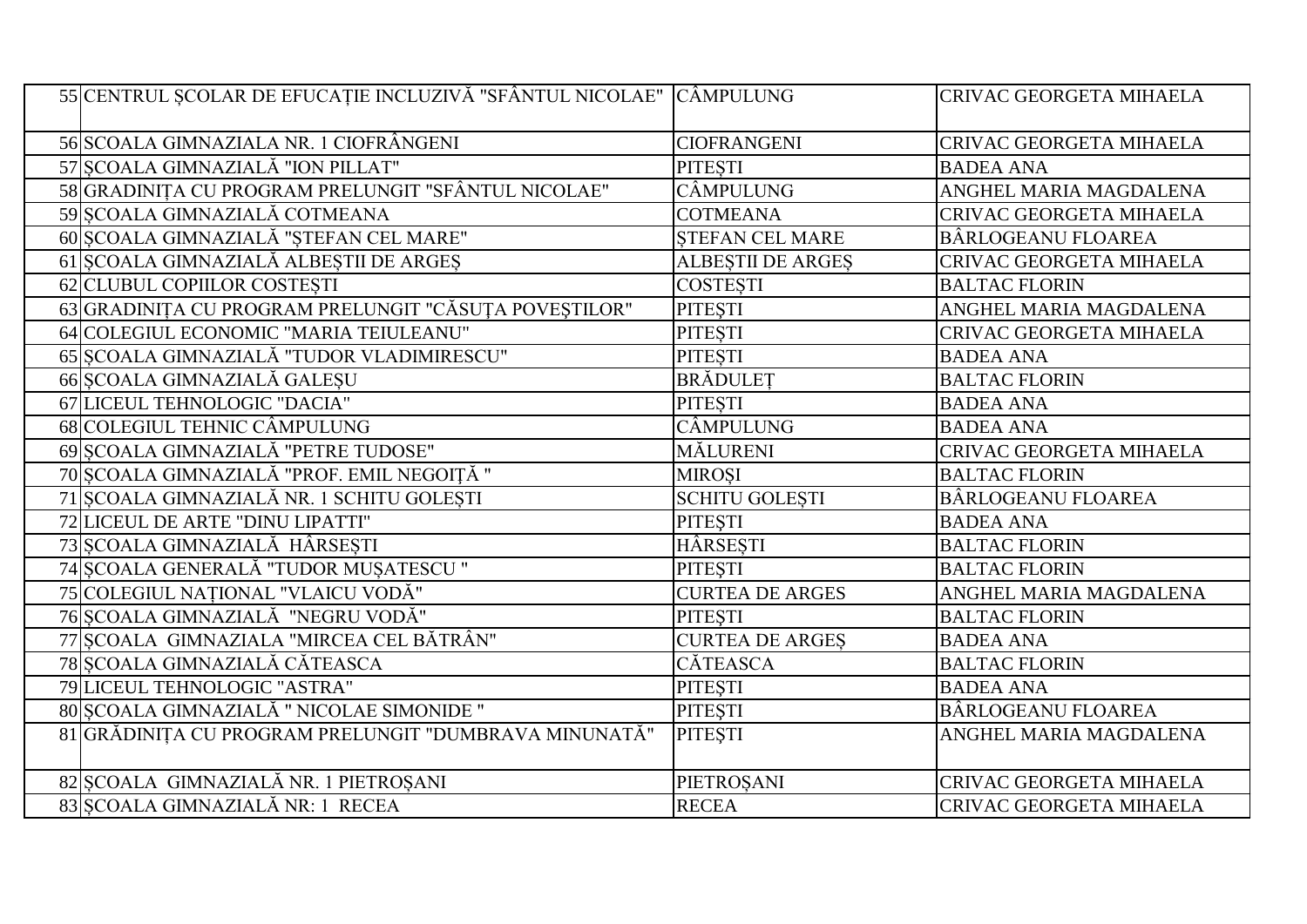| 84 GRĂDINIȚA CU PROGRAM PRELUNGIT "LUMEA COPIILOR"                     | <b>TOPOLOVENI</b>      | ANGHEL MARIA MAGDALENA    |
|------------------------------------------------------------------------|------------------------|---------------------------|
| 85 LICEUL TEHNOLOGIC "VICTOR SLĂVESCU"                                 | <b>RUCĂR</b>           | <b>BADEA ANA</b>          |
| 86 ȘCOALA GIMNAZIALĂ NR.1 VALEA MARE PRAVĂȚ                            | VALEA MARE PRAVĂT      | CRIVAC GEORGETA MIHAELA   |
| 87 GRADINITA CU PROGRAM PRELUNGIT "FANTEZIA"                           | <b>COSTESTI</b>        | ANGHEL MARIA MAGDALENA    |
| 88 SCOALA GIMNAZIALĂ "THEODOR AMAN"                                    | <b>CÂMPULUNG</b>       | BÂRLOGEANU FLOAREA        |
| 89 ȘCOALA GIMNAZIALĂ "GEORGE ȘTEPHĂNESCU"                              | <b>AREFU</b>           | <b>BALTAC FLORIN</b>      |
| 90 SCOALA GIMNAZIALĂ "LUVIU REBREANU"                                  | <b>MIOVENI</b>         | <b>BADEA ANA</b>          |
| 91 SCOALA GIMNAZIALĂ NR.1 VULTUREȘTI                                   | <b>VULTURESTI</b>      | <b>BALTAC FLORIN</b>      |
| 92 SCOALA GIMNAZIALĂ NR. 1 STOENEȘTI                                   | <b>STOENESTI</b>       | <b>BALTAC FLORIN</b>      |
| 93 COLEGIUL NATIONAL "ZINCA GOLESCU"                                   | <b>PITESTI</b>         | <b>BADEA ANA</b>          |
| 94 LICEUL TEHNOLOGIC VEDEA                                             | <b>VEDEA</b>           | <b>BADEA ANA</b>          |
| 95 ȘCOALA GIMNAZIALĂ NR.1 HÂRTIEȘTI                                    | HÂRTIEȘTI              | <b>BADEA ANA</b>          |
| 96 PALATUL COPIILOR PITESTI                                            | <b>PITESTI</b>         | <b>BALTAC FLORIN</b>      |
| 97 ȘCOALA GIMNAZIALĂ "MARIN BRANIȘTE"                                  | <b>SUSENI</b>          | <b>BALTAC FLORIN</b>      |
| 98 LICEUL TEHNOLOGIC AUTO                                              | <b>CURTEA DE ARGES</b> | <b>BADEA ANA</b>          |
| 99 SCOALA GIMNAZIALĂ "I. L. CARAGIALE"                                 | <b>PITESTI</b>         | <b>BALTAC FLORIN</b>      |
| 100 ȘCOALA GIMNAZIALĂ "NICOLAE BĂLCESCU"                               | <b>PITESTI</b>         | <b>BÂRLOGEANU FLOAREA</b> |
| 101 CENTRUL ȘCOLAR DE EDUCAȚIE INCLUZIVĂ "SFANTA FILOFTEIA" ȘTEFĂNEȘTI |                        | <b>BADEA ANA</b>          |
|                                                                        |                        |                           |
| 102 SCOALA GIMNAZIALĂ "GHEORGHE I.I.C BRĂTIANU"                        | <b>RĂTESTI</b>         | BÂRLOGEANU FLOAREA        |
| 103 COLEGIUL TEHNIC "ARMAND CĂLINESCU"                                 | <b>PITESTI</b>         | BÂRLOGEANU FLOAREA        |
| 104 SCOALA GIMNAZIALĂ "NAUM RÂMNICEANU"                                | <b>CORBI</b>           | <b>BALTAC FLORIN</b>      |
| 105 LICEUL CU PROGRAM SPORTIV "VIITORUL"                               | <b>PITESTI</b>         | <b>BADEA ANA</b>          |
| 106 SCOALA GIMNAZIALĂ NR. 1 BUDEASA                                    | <b>BUDEASA</b>         | BÂRLOGEANU FLOAREA        |
| 107 SCOALA GIMNAZIALĂ "C. D. ARICESCU"                                 | CÂMPULUNG              | <b>BALTAC FLORIN</b>      |
| 108 ȘCOALA GIMNAZIALĂ "NICOLAE CREȚULESCU"                             | <b>LEORDENI</b>        | <b>BALTAC FLORIN</b>      |
| 109 GRĂDINIȚA CU PROGRAM PRELUNGIT "PUI DE LEI"                        | <b>PITESTI</b>         | ANGHEL MARIA MAGDALENA    |
| 110 SCOALA GIMNAZIALA "IORDACHE PĂCESCU"                               | <b>COSESTI</b>         | <b>BADEA ANA</b>          |
| 111 SCOALA GIMNAZIALĂ "REGINA MARIA "                                  | <b>CURTEA DE ARGES</b> | <b>BALTAC FLORIN</b>      |
| 112 GRĂDINIȚA CU PROGRAM PRELUNGIT "ALBĂ CA ZĂPADA"                    | <b>PITESTI</b>         | ANGHEL MARIA MAGDALENA    |
| 113 SCOALA GIMNAZIALĂ DOBRESTI                                         | <b>DOBRESTI</b>        | <b>BALTAC FLORIN</b>      |